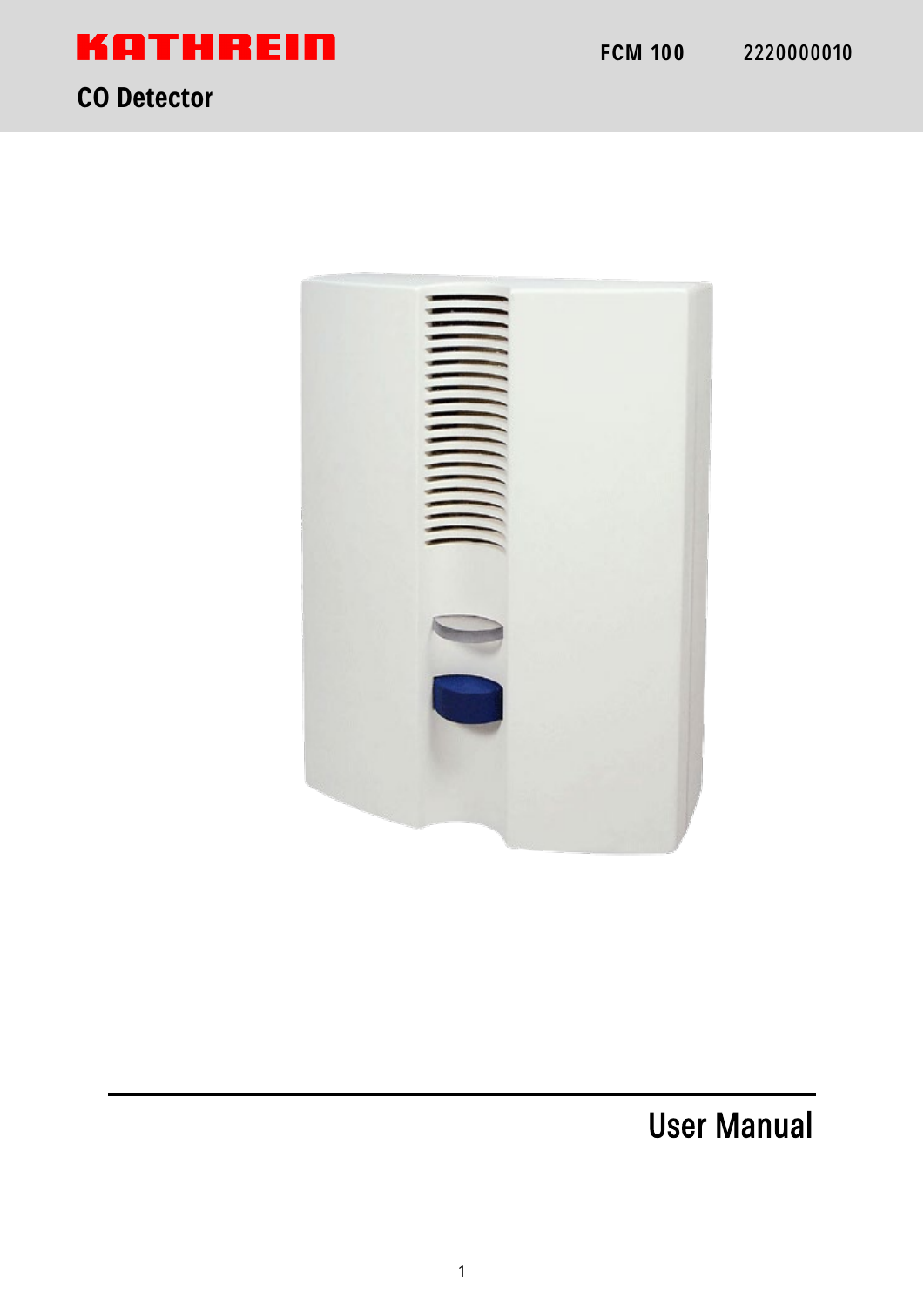# Introduction

Thank you for purchasing the KATHREIN Digital Systems GmbH CO detector. Please take the time to read the following safety and installation information carefully and attentively before using the CO detector. It is imperative to comply with these instructions in order to ensure the safe operation of the device. If you have any further questions, please contact your local retailer or KATHREIN Digital Systems GmbH directly. Your CO detector was developed and built with state-of-the-art technology and complies with European and German standards.

Please keep this manual safe to be able to answer possible questions in the future. The manual is an integral part of the product even in case it is resold to a third party.

## Disclaimer

All technical details and descriptions in this manual were compiled with the greatest care. However, KATHREIN Digital Systems GmbH cannot entirely exclude mistakes in this manual. Therefore, we do not assume any legal responsibility or liability resulting from wrong information in this manual. Descriptions, technical illustrations and technical data are subject to change without notice according to technical progress. In addition, KATHREIN Digital Systems GmbH reserves the right to change the product and the manual without prior notice. We do not assume any guarantee with regard to the content of this document. We appreciate any comments on mistakes or inaccuracies which may help us to improve this product and this manual.





This symbol is intended to attract the user's attention to the potential risk of dangerous unprotected voltage inside the housing. This may lead to electric shock.

This symbol is intended to attract the user's attention to user and maintenance instructions in the manual and documents enclosed with the product.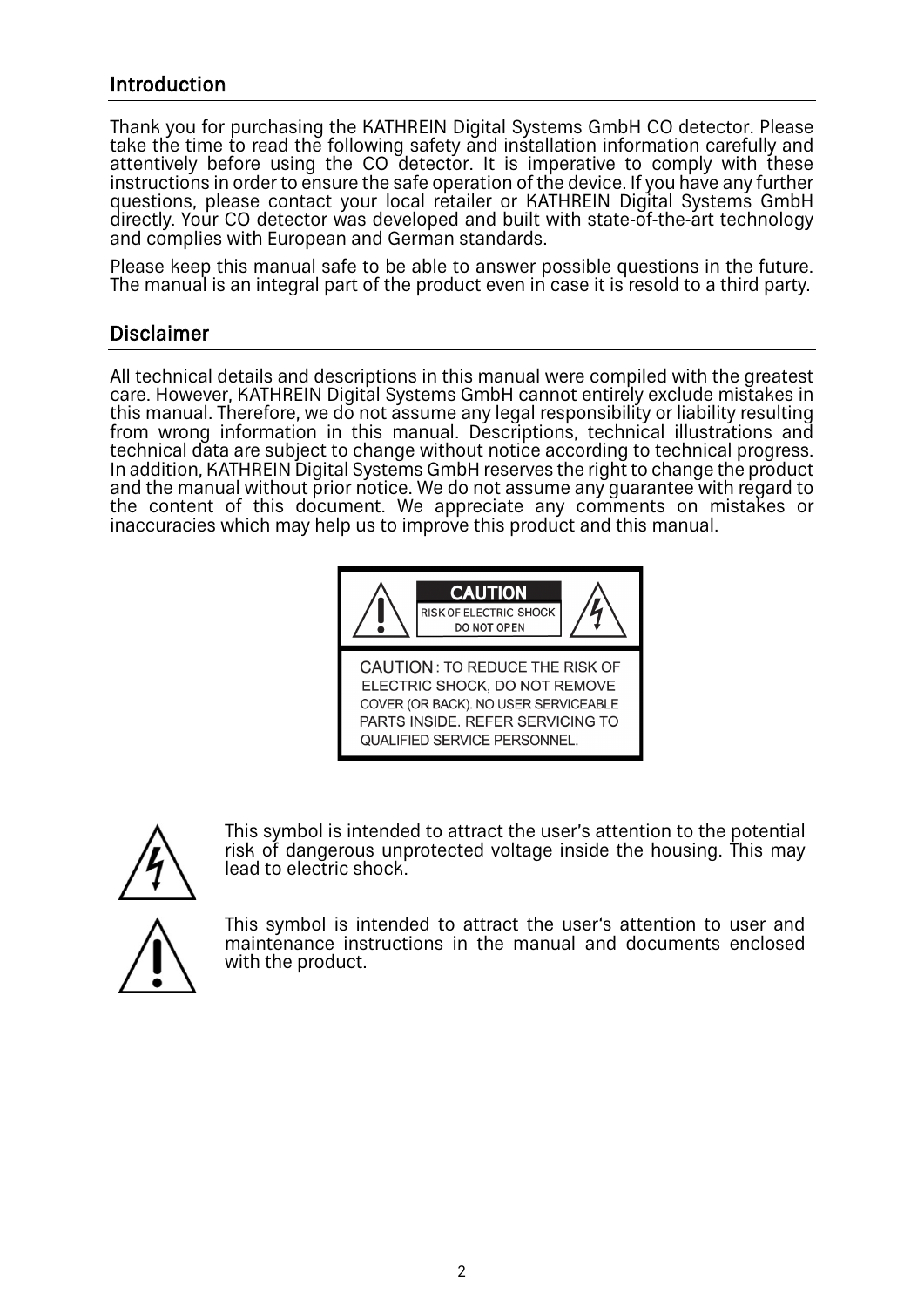#### WARNING:

TO MINIMISE THE RISK OF ELECTRIC SHOCK, YOU MUST NOT EXPOSE THIS PRODUCT TO WET AND MOIST CONDITIONS AT ANY TIME.

All KATHREIN Digital Systems GmbH products are lead-free and meet **RoHS** the requirements stated under the European Directive on the Restriction of Hazardous Substances (RoHS). This guarantees that the entire production process and the product itself are free of lead and of all listed hazardous substances.



This product was tested and complies with the regularities for a class of digital devices stated under FCC part 15. These limits were specified to provide reasonable protection against harmful exposure when operating the device in a commercial environment. This product generates, uses and may emit radio energy. It may in addition interfere with other radio communication systems if not installed or used according to this manual. Using the device in residential areas may cause disturbances to be possibly remedied at the user's expense.

 $\epsilon$ 

Hereby KATHREIN Digital Systems GmbH declares that the CO detector FCM 100 (order number 2220000010, EAN 4021121548871) is in conformity with the relevant provisions of Directive 1999/5/EG.

# Conformity:

The declaration of conformity is available at http://www.kathrein-ds.com in the download section of the respective product. Alternatively, you can request the declaration of conformity directly from us: KATHREIN Digital Systems GmbH Anton-Kathrein-Str. 1–3 83022 Rosenheim, Germany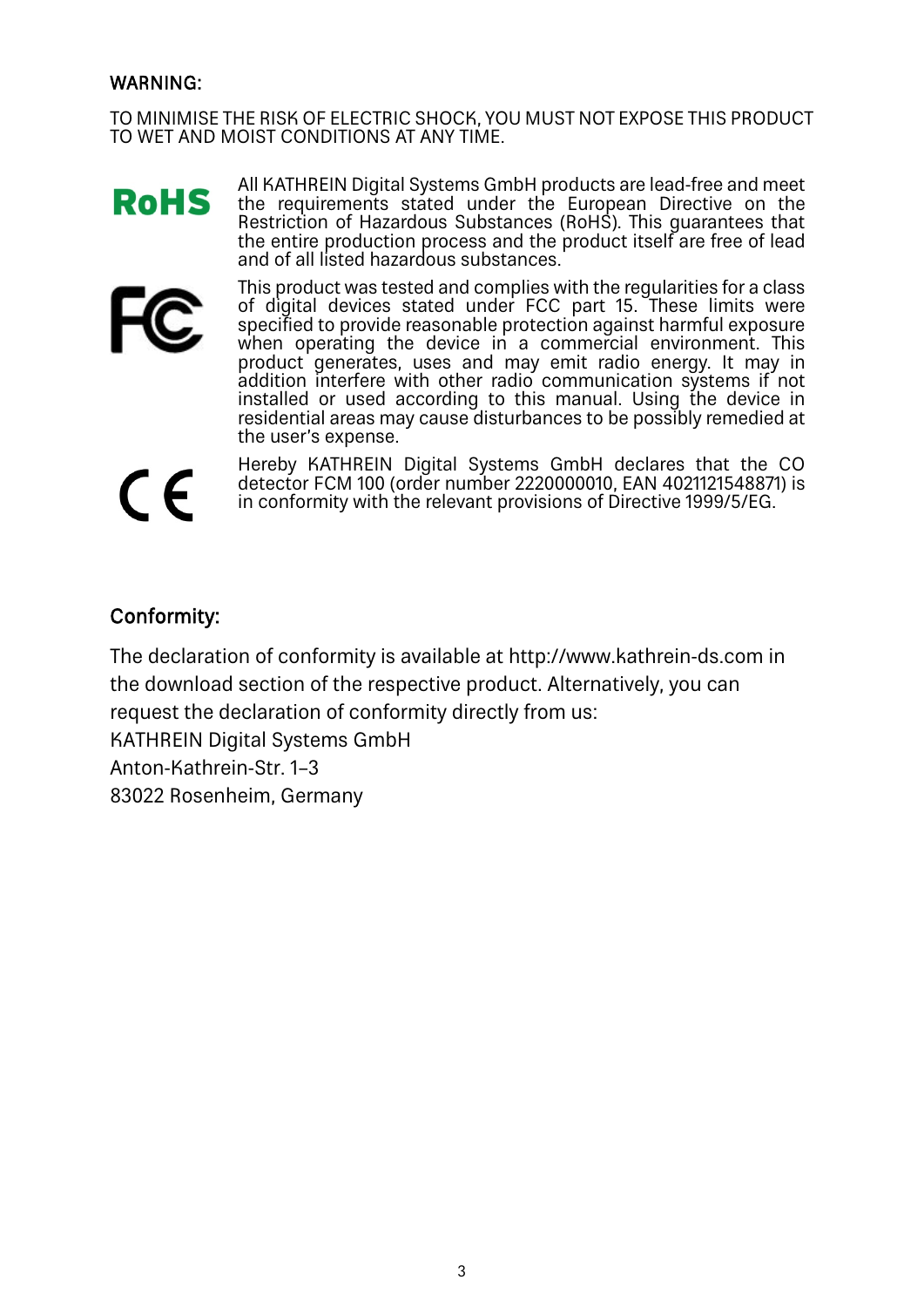

## WARNING

The warranty claim will expire in case of damages resulting from the non-observance of this manual.

We do not assume any liability for consequential damages. We do not assume any liability for damages to persons and/or material whatsoever which result from improper handling or noncompliance with the safety instructions. The warranty claim will expire in such cases!

The CO detector FCM 100 is equipped with a high-quality housing. However, please observe the following safety instructions:

- Do not open the housing of the FCM 100. Opening it is dangerous for you and others and will result in the expiration of any warranty claims.
- Operate the CO detector only with the provided batteries.
- Handle the CO detector with care, heavy vibration or bumps may damage the device.
- Do not expose the CO detector to direct sunlight or strong heat, e.g. heaters.
- Do not install the CO detector close to strong electric power lines or magnetic fields, as this may impair the transmission quality significantly.
- Do not install the CO detector directly on iron or aluminium surfaces, as this may impair the wireless transmission significantly. Use a nonconducting material to insulate the device from the installation surface.
- Do not install the CO detector in moist, very cold or very hot environments. Please observe the maximum humidity and temperature limits (-10 °C to +45 °C (14 °F to 113 °F), maximum 85% relative humidity).
- Persons (including children) with limited physical, sensory or mental abilities and/or lacking experience and/or knowledge must not use this product.
- Keep children away from the product and other connected electrical appliances at all times. The CO detector includes small parts they can swallow. Lay cables expertly so that they are neither bent nor otherwise damaged. Install the CO detector out of children's reach. Do not leave packaging materials unattended, as they may be dangerous for playing children.
- Use a damp cloth to clean the CO detector's surface, then dry it. Cleaning agents will damage the surface.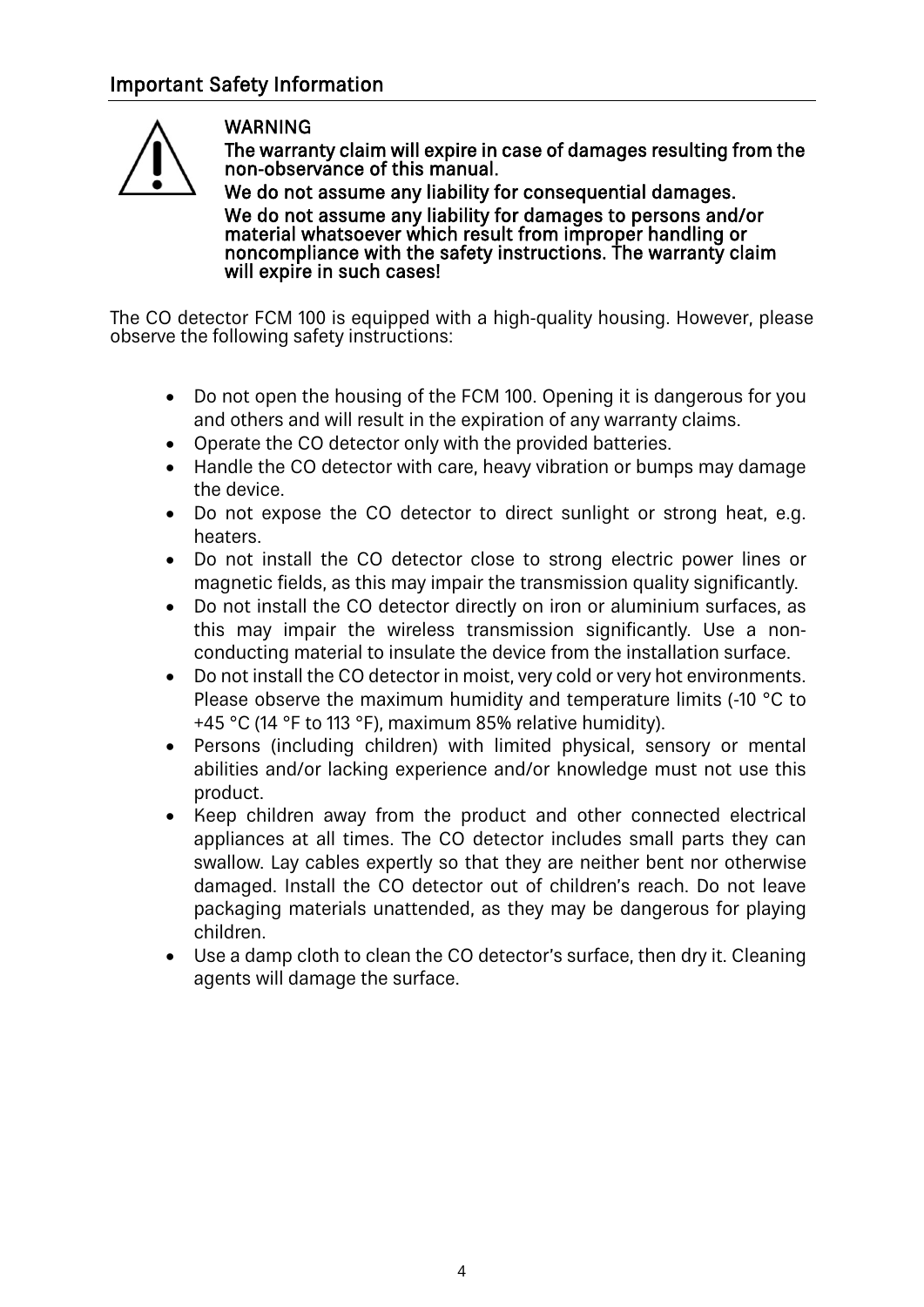# Malfunctions and Defects

If you notice any kind of defect, remove the batteries from the CO detector FCM 100 and contact your retailer or KATHREIN Digital Systems GmbH directly. Any further usage of the system may lead to fire or electric shock!

# Intended Use

The KATHREIN Digital Systems GmbH CO detector detects the highly toxic carbon monoxide gas. Install the CO detector FCM 100 indoors only. Any other use than that described in this manual is not permitted and will void any warranty or guarantee as well as liability claims. The same applies if the device is modified or retrofitted.

# Disposal



#### Do not dispose of the device with domestic waste!

This product complies with the EU Directive on waste electrical and electronic equipment (WEEE) and therefore must not be disposed of with domestic waste. Dispose of the device via your local collection point for waste electronic equipment!

#### This product contains software programs subject to the GPL free software license.

This product contains software that was developed by third parties and/or software subject to the GNU General Public License (GPL) and/or the GNU Lesser General Public License (LGPL). We will send you the source code of these programs on request. The GPL and/or LGPL code used and offered in this product is EXCLUSIVE OF ANY GUARANTEE WHATSOEVER and is subject to the copyright of one or several authors. For further details, please refer to the GPL and/or LGPL code of this product and to the terms of use of GPL and LGPL.

You can read the complete license text at [http://www.gnu.org/licenses/gpl-2.0.html.](http://www.gnu.org/licenses/gpl-2.0.html) For an unofficial German translation, please go to

http://www.gnu.de/documents/gpl.de.html.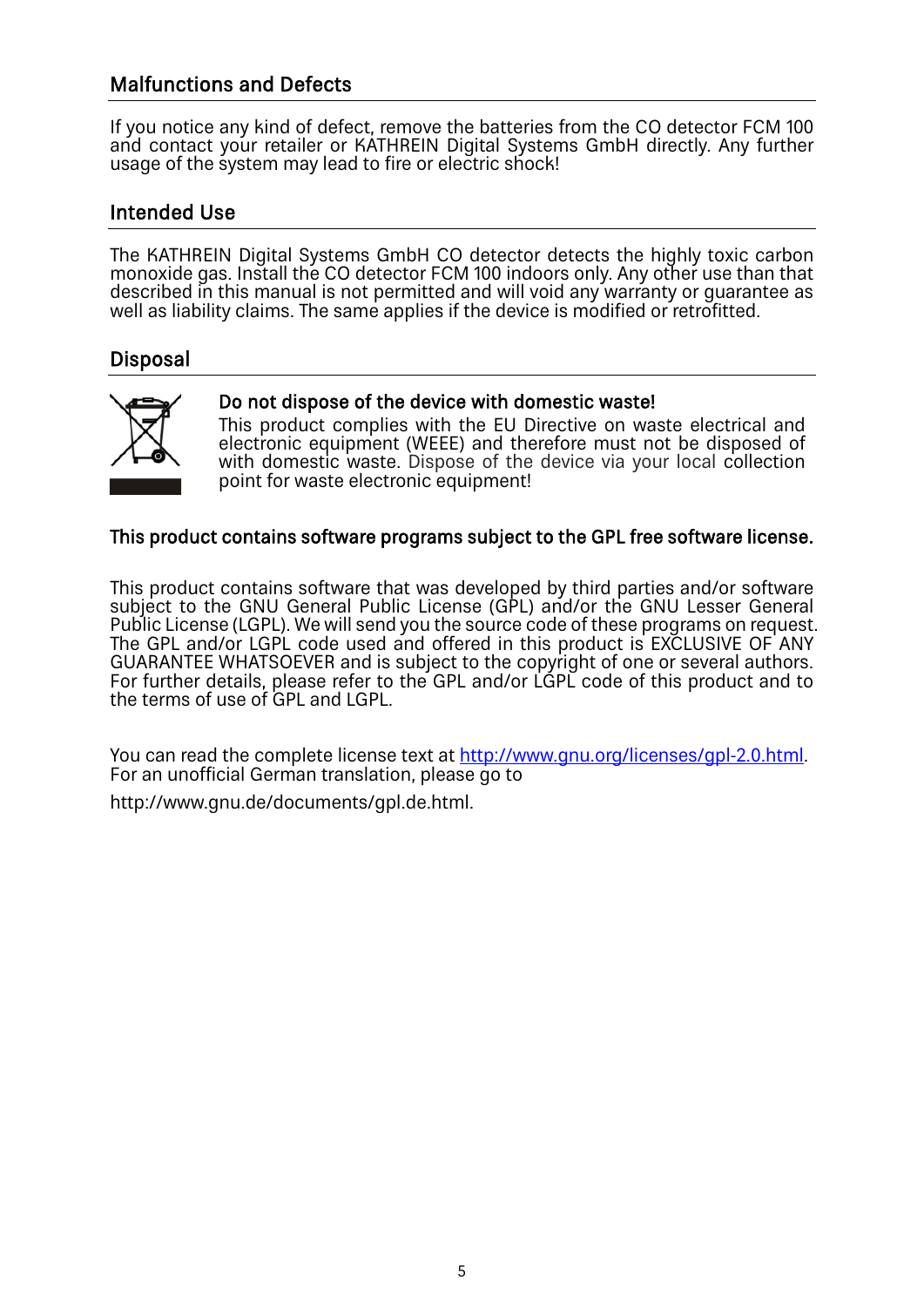# CO Detector FCM 100

#### Product description:

The CO detector is a sensor that detects the highly toxic carbon monoxide gas and reports reliably and promptly to the alarm panel whenever the natural level is exceeded, which triggers the alarm accordingly. The CO detector is battery-operated and communicates wirelessly with the alarm panel. Cables for signal transmission or power supply are NOT required.

#### Sensor data:

Weight: 280 g (0.51 lbs)<br>Place of installation: 0nly indoors Place of installation: Radio frequency: 868.6375 MHz Certification: DIN EN50291 Internal siren: 85 dB / 1 m distance

Dimension: 130 x 100 x 41 mm (5.11 x 3.93 x 1.61 in) Operating temperatures:  $-10 \degree C$  to +45  $\degree C$  (14  $\degree F$  to 113  $\degree F$ ) Humidity: Maximum 85% (non-condensing) Detection method: Electromechanical CO detector

- 1. Two colour LED
	- Flashes yellow: low battery
	- 2 x red + 2 beeps: transmission
	- Flashes red: Alarm
- 2. Learn button
	- Activates the learn and range mode
	- Deactivates alarm



#### Battery:

The CO detector requires three 1.5 V AA batteries. The average battery life is two years. The CO detector will inform the alarm panel when the batteries are running low (about two months before they are empty).

# Connecting the CO detector and putting it into operation

- 1. Insert the supplied batteries.
- 2. After their insertion, the CO detector emits two short beeps and the LED lights up once in red.
- 3. Close the housing.
- 4. Open the configuration page of the alarm panel, open the menu "Sensors"  $\rightarrow$ "Add", and press "Start".
- 5. Press the Learn button of the CO detector for about one second.
- 6. The configuration page of the alarm panel should list the CO detector.
- 7. Add the CO detector.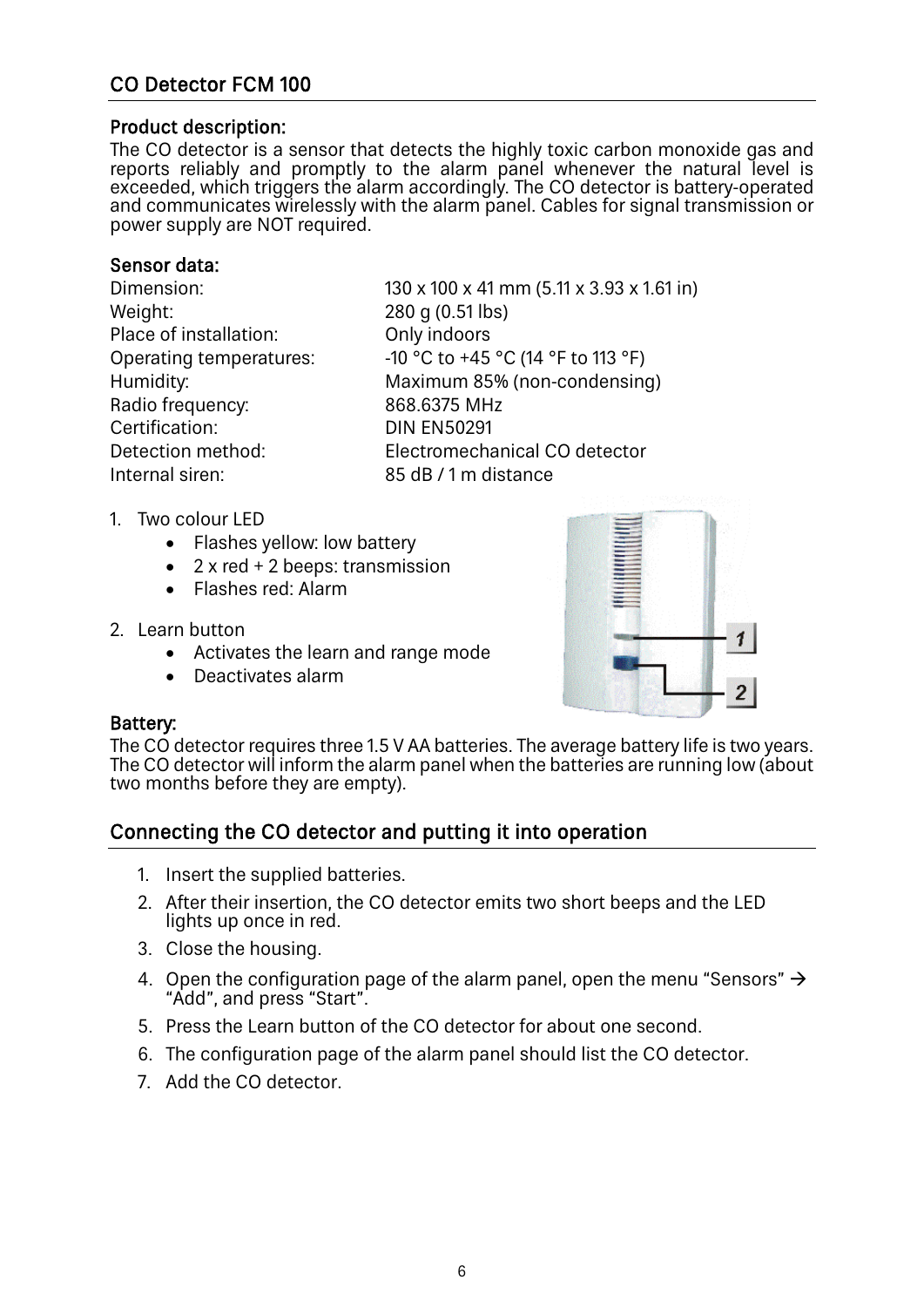#### Range test:

To test the signal strength at the desired installation location, perform a range test.

- 1. Open the alarm panel menu "Sensors"  $\rightarrow$  "Range" and press "Start".
- 2. Press the Learn button of the CO detector.
- 3. The sensor and the signal strength should be indicated. The higher the indicated number the better the reception  $(1 - 9)$ .
- 4. Click "Stop" to end the test.

#### Please note:

If there is no signal at the installation location or the signal strength is below 4 or frequently falls below this level (signal fluctuations of 2 to 3 are normal), we recommend using a repeater to improve the signal.

#### Notes:

- The CO detector reports exclusively an unnatural concentration of carbon monoxide.
- We recommend installing the CO detector at a height of approx. 1.5 meters (4.92 feet), as carbon monoxide weighs about as much as air and is evenly distributed in the room.
- You can test the CO detector e.g. by means of cigarette smoke.
- The CO detector has a limited service life due to the electromechanical detection method and should be replaced by a new model every five years.